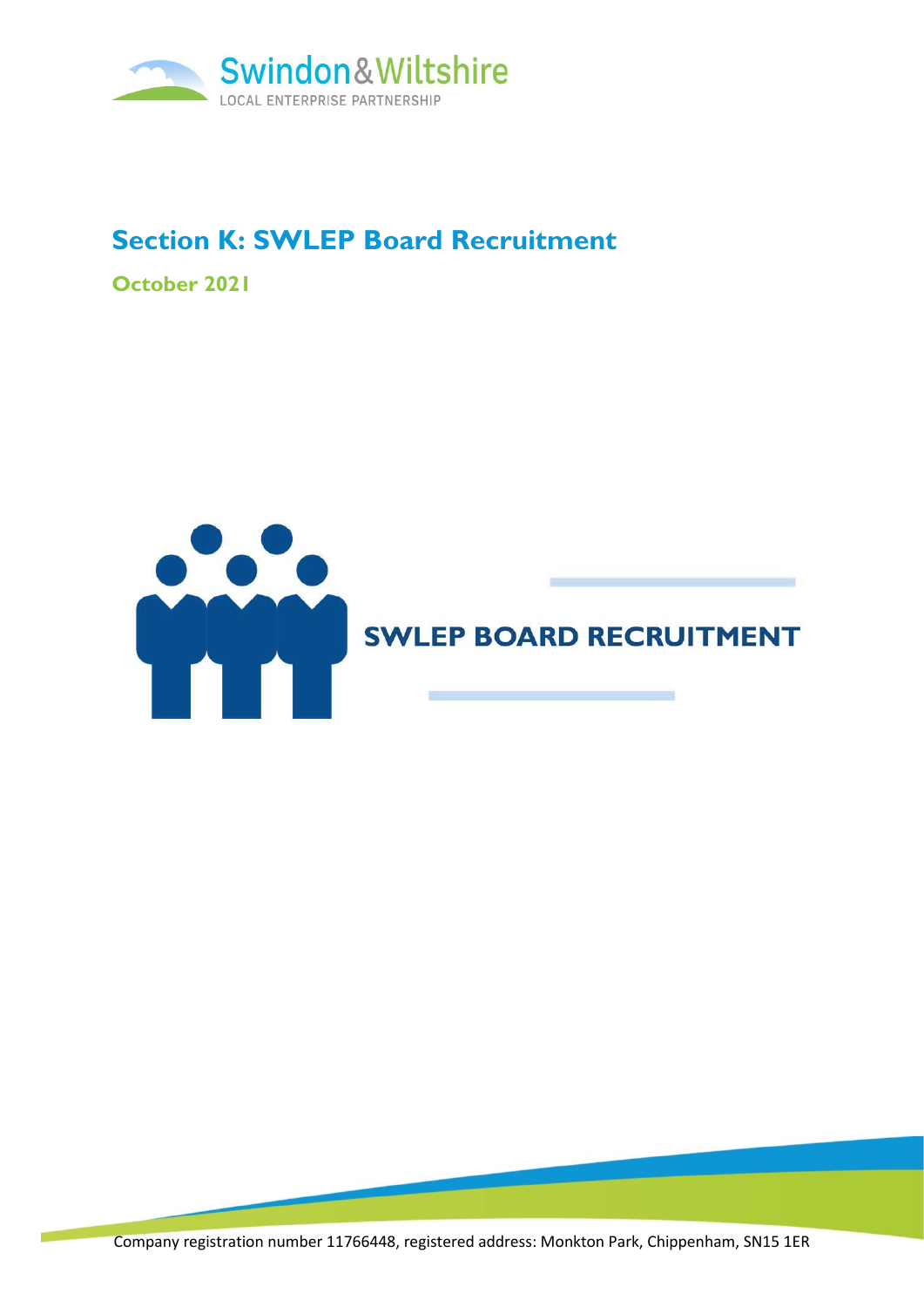

## **SWLEP Board recruitment**

#### **1. Board Membership**

The SWLEP has a Board with a minimum of 14 and a maximum of 20 Directors and is constituted in such a way as to ensure that it is business-led, with its Chair and at least 70% of all Members representing the business community. Alongside the business community is the active involvement of Local Government through the role of the Leaders of the two Unitary Authorities as Board Members as Standing Members of the Board. A permanent seat at the Board will be allocated for a Director to represent the Military and another seat to represent the education sector, these seats will not be tied to a specific Military Service or educational institution or organisation. The Military and education sector representatives will be appointed on a three-year basis (which can be extended in accordance with the company's articles of association).

Board Directors who are not Standing Members of the Board are appointed for three years, this term may be extended for a further three years with the agreement of the Board, that is, a maximum of six years from the date they were first appointed to the Board, irrespective of the position they may hold or be appointed to the Board, irrespective of the position they may hold or be appointed to during that period. In exceptional circumstances, to support business continuity, this term can be extended annually for up to a further year with the Board's agreement. This annual extension can only happen a maximum of three times, that is, an absolute maximum of nine years tenure in total. The structure of the SWLEP Board is displayed in Table 1.

| <b>Role</b>                                   | <b>Organisation</b>                             | <b>Appointment</b>                                                                       | <b>Length of Tenure</b>         |
|-----------------------------------------------|-------------------------------------------------|------------------------------------------------------------------------------------------|---------------------------------|
| Chair                                         | Private sector<br>(mandated)                    | Voted by SWLEP<br><b>Board</b>                                                           | 3 years, but can be<br>extended |
| Deputy Chair                                  | Private sector                                  | Voted by SWLEP<br><b>Board</b>                                                           | 3 years but can be<br>extended  |
| <b>Local Authority</b><br><b>Board Member</b> | representative of<br>Swindon Borough<br>Council | Permanent                                                                                | Permanent                       |
| <b>Local Authority</b><br><b>Board Member</b> | representative of,<br><b>Wiltshire Council</b>  | Permanent                                                                                | Permanent                       |
| <b>Board Member</b>                           | Military                                        | Permanent seat<br>reserved for the<br>Military. Director<br>voted by the<br><b>Board</b> | 3 years, but can be<br>extended |

**Table 1: Local Enterprise Partnership Board Membership**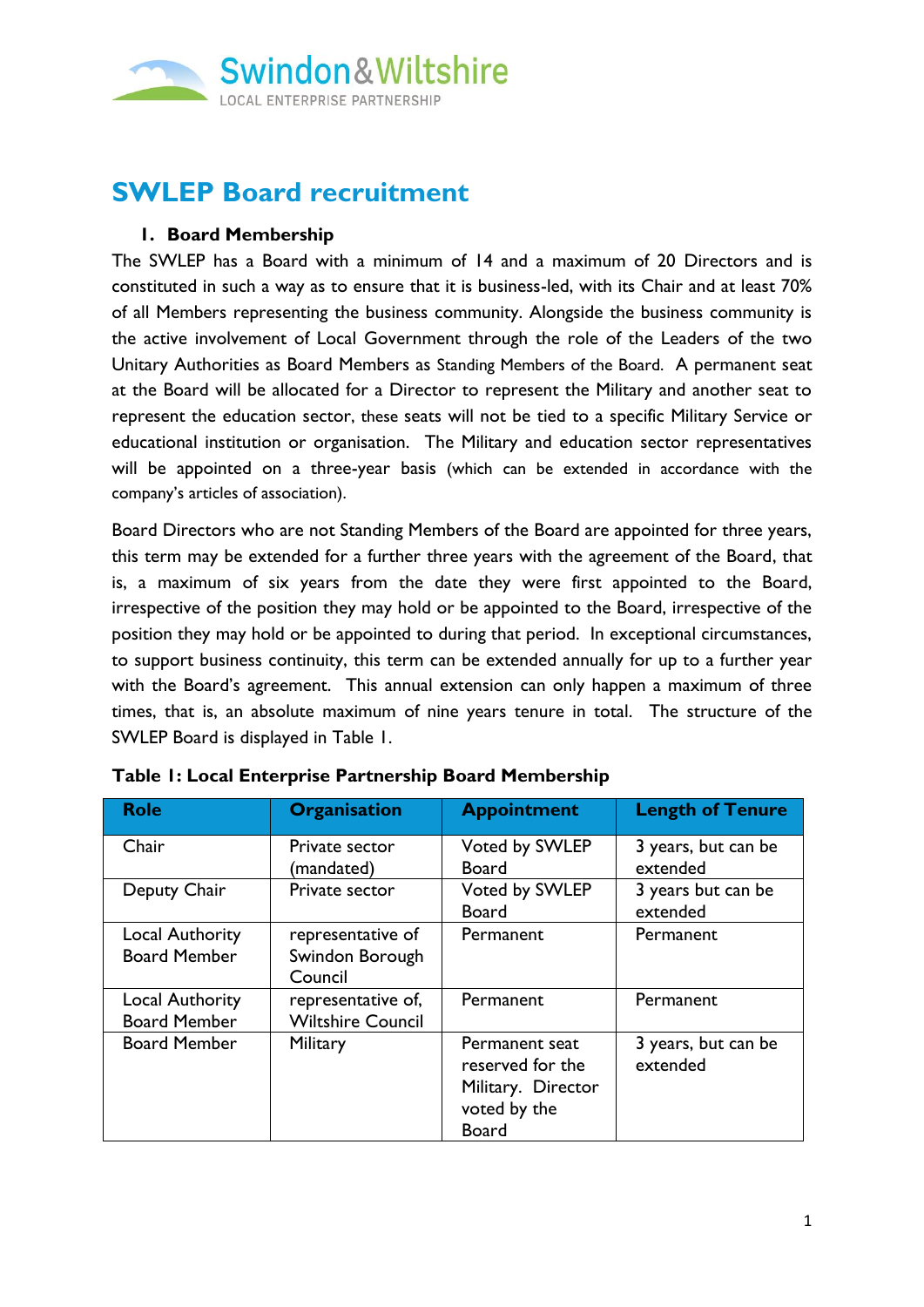

| <b>Role</b>                    | <b>Organisation</b>                                                  | <b>Appointment</b>                                                             | <b>Length of Tenure</b>        |
|--------------------------------|----------------------------------------------------------------------|--------------------------------------------------------------------------------|--------------------------------|
| <b>Board Member</b>            | <b>Education sector</b>                                              | Permanent seat<br>reserved for<br>education.<br>Director voted by<br>the Board | 3 years but can be<br>extended |
| $8-14 \times$ Board<br>Member  | Private sector                                                       | Voted by SWLEP<br><b>Board</b>                                                 | 3 years but can be<br>extended |
| Advisor to the<br><b>Board</b> | Swindon Borough<br><b>Council Chief</b><br><b>Executive</b>          | Permanent                                                                      | Permanent                      |
| Advisor to the<br><b>Board</b> | <b>Wiltshire Council</b><br><b>Chief Executive</b><br><b>Officer</b> | Permanent                                                                      | Permanent                      |

The SWLEP Board is responsible for:

- 1. The development, review and refresh of the strategic economic plans such as the Local Industrial Strategy;
- 2. The successful and effective delivery of the City Deal, Strategic Economic Plan, the Growth Deal and projects resourced by the Growing Places Infrastructure Fund and their successor programmes; and
- 3. The approval of scheme funding on the basis of recommendations from the relevant Subgroups.

## **2. Board Director, Chair and Deputy Chair recruitment and induction**

## **a. Board Director Recruitment**

Private sector Directors of the SWLEP Board will be recruited through an openly advertised process which may involve the use of a recruitment agency. The SWLEP CEO co-ordinates the recruitment process on behalf of the Board in consultation with the SWLEP Chair. Directors representing the Military and the Education sector will also be interviewed.

Candidates are shortlisted and interviewed by a panel comprising the Chair and 3 Board Directors and the SWLEP CEO. Preferred candidates are invited to a second interview with the same panel plus the two Unitary Authority Board Directors supported by the SWLEP CEO.

The appointment of successful candidate(s) will be subject to the approval of the SWLEP Board at its next meeting and its decision will be minuted. The Board Director's term of tenure commences from the date of this Board meeting.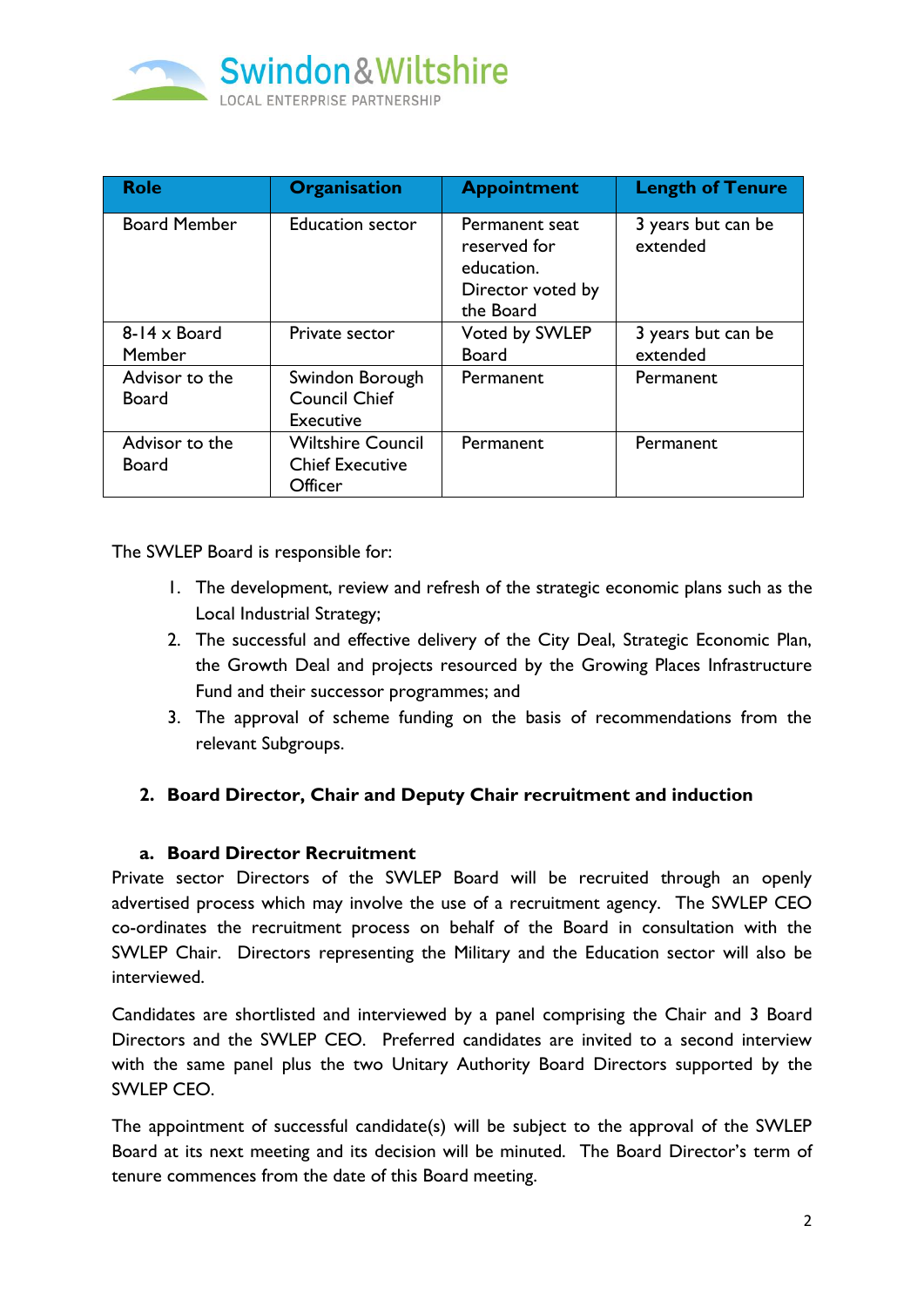

## **b. Chair recruitment**

The appointment of the Chair will follow the same process as the appointment of a Board Member and will be supported by the SWLEP CEO. The Deputy Chair will sit on the interview panel in place of the Chair unless they are standing for election in which case an additional Board Director will be involved.

#### **c. Deputy Chair recruitment**

The Deputy Chair of the SWLEP Board will be appointed from existing private sector Board Directors to support succession planning and to ensure that SWLEP is private sector led at all times. Candidates will be asked to put themselves forward with a seconder. Where there are multiple candidates, the remaining Board Directors will be asked to come to a consensus or vote and the decision will be minuted. Tenure will commence from the date of the vote.

#### **d. Induction**

Directors will be provided with appropriate and timely training, both in the form of an induction programme for newly appointed Directors and on an on-going basis for all Directors. This programme will be flexed to meet individual or whole Board requirements ranging from informal one-to-one discussions to group meetings in relation to the operation of the Board or to discuss specific programmes or operational matters as required.

## **3. Reappointment of Board Directors for a subsequent term**

Once a Board Director's initial term of tenure is over they can be reappointed for a further three years with the agreement of the Board by securing a proposer and seconder from existing Board Members, that is, a maximum of six years from the date they were first appointed to the Board, irrespective of the position they may hold or be appointed to during that period. In exceptional circumstances, to support business continuity, this term can be extended annually for up to a further year with the Board's agreement. This annual extension can only happen a maximum of three times, that is, an absolute maximum of nine years tenure in total. The Board will decide whether to reappoint the Board Director at its next meeting and the decision will be minuted.

Board Directors who are not Standing Members of the Board are appointed for three years, this term may be extended for a further three years with the agreement of the Board, that is, a maximum of six years from the date they were first appointed to the Board, irrespective of the position they may hold or be appointed to during that period. In exceptional circumstances, to support business continuity, this term can be extended annually for up to a further year with the Board's agreement. This annual extension can only happen a maximum of three times, that is, an absolute maximum of nine years tenure in total.

Any debate and vote, if required, will be undertaken in private as a part two Board agenda item and in the absence of the Board Member(s) seeking reappointment (Assurance